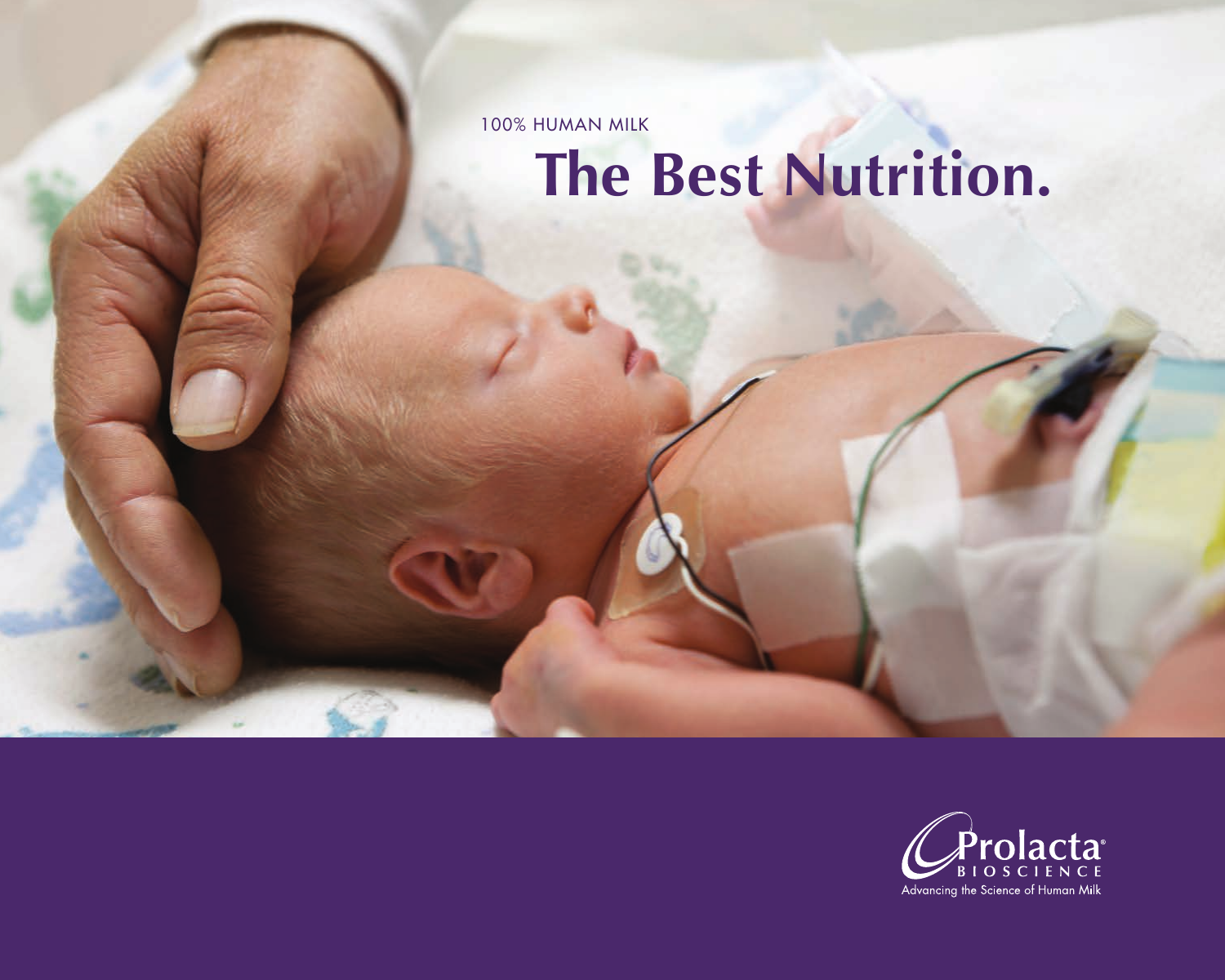## **When babies are born prematurely,** it can be an overwhelming time for parents.

Mother's own milk is best, especially when it comes to feeding premature babies in the Neonatal

Intensive Care Unit (NICU). The breast milk you provide is a vital part of your baby's growth and development.

There are so many wonderful components to your breast milk that have nutritional benefits and support the development of your baby's compromised immune system.



Premature babies have unique nutritional requirements.

This is a critical time in a premature baby's life. Mother's breast milk is the most important food source for premature babies like yours. However, it does not provide enough nutrients for babies born this early, so it needs to be fortified with added nutrients. Additional calories, protein, vitamins and minerals are essential for satisfying your baby's nutritional needs, because they are growing at a faster rate than full-term babies.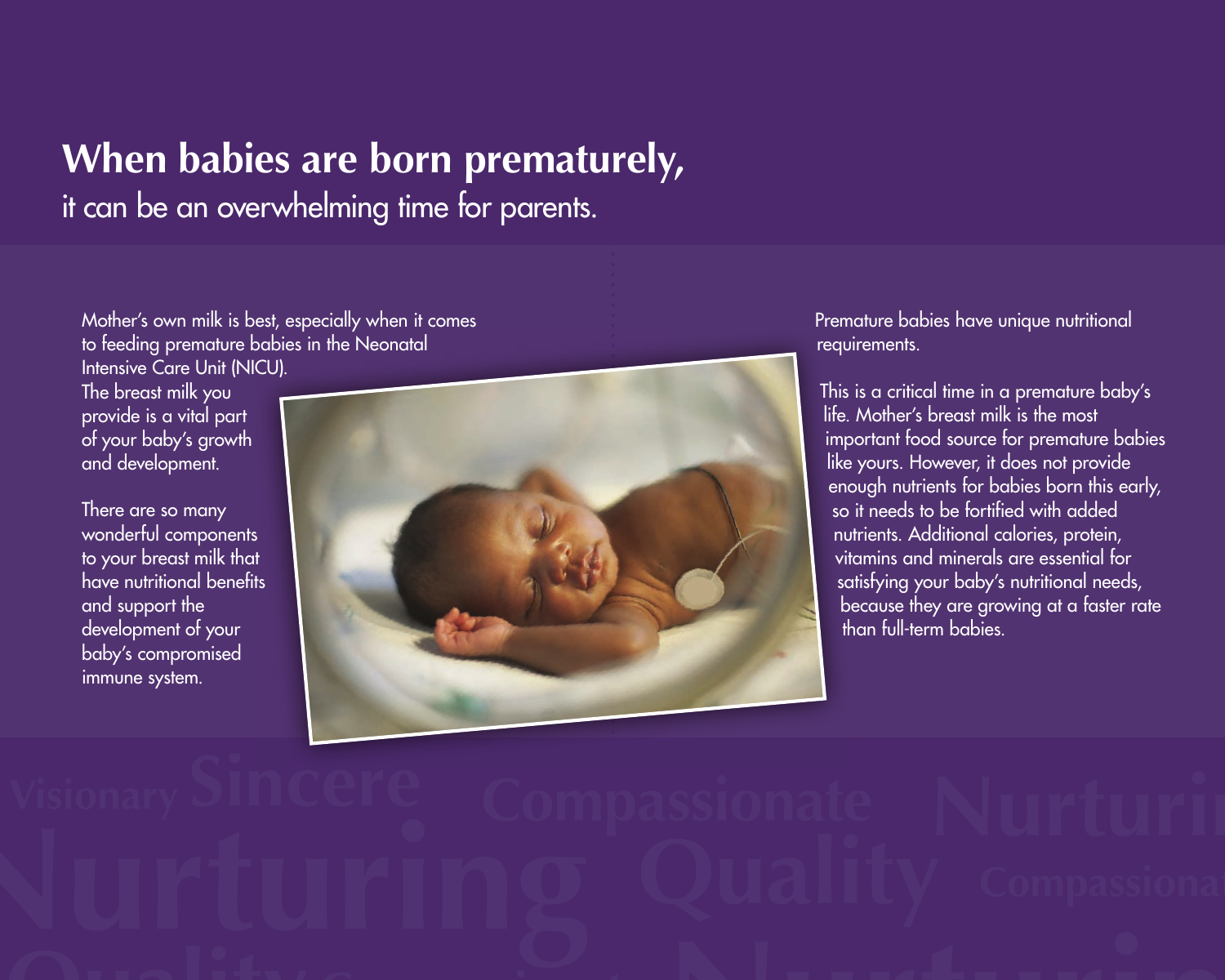



## **Give your baby** the best chance to grow strong.

The American Academy of Pediatrics recommends that all preterm infants receive pasteurized, donated human milk if mother's own milk is unavailable. In premature infants, breast milk feeding is associated with reduced infections and inflammatory diseases such as necrotizing enterocolitis (inflammation in the intestines). Human milk is also associated with enhanced neurodevelopmental outcomes and healthy early postnatal growth patterns.<sup>1</sup>

You're part of a team now in the NICU, a team of very caring professionals who want your baby to get the best from the very beginning. That's why your doctor has decided to fortify your breast milk with a fortifier made from human milk called Prolact+ H2MF®. Some new mothers may not be able to give enough breast milk. Fortunately, in those cases, Prolact+ H<sup>2</sup>MF® can also be combined with **donor breast milk such as Prolact HM™.** 

**Visionary** Compassionat **Compas**